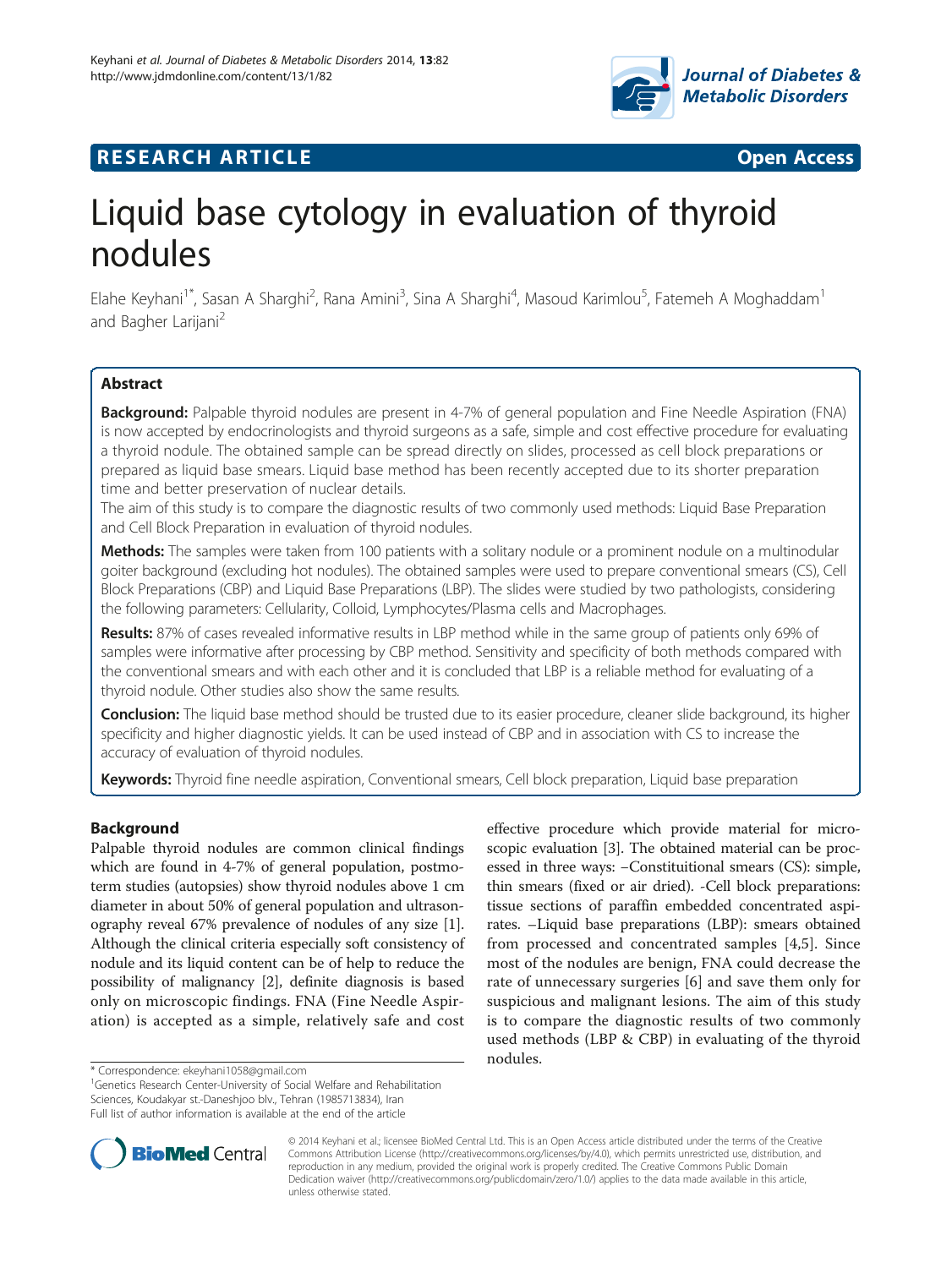# Patients and methods

One hundred patients with a palpable thyroid nodule equal or more than 1 cm in diameter or a prominent nodule on a multinodular background (excluding hot nodules) were selected. A prominent nodule is refered to a nodule which is suspected for malignancy, clinically or according to sonographic criteria. FNA was performed for all patients, without ultrasound guidance, using 23 guage needle and at least 3 needle passes.

The obtained specimens were used to: 1-Prepare conventional smears (CS), alcohol-fixed for papaniculaou staining and air-dried for geimsa staining. 2-Prepare CBP and LBP slides: The aspirated material was rinsed in a cytofixative solution (Liqui-PREP preservative solution-LGM international Inc.) and divided into two parts:

- a) Part 1 for cell block preparation:
	- After centrifugation at 2500 rpm (rate per minute), the precipitants were placed on a piece of filter paper and passed the fixation procedure according to Shidman's standard protocol [\[7](#page-3-0)]. The fixed specimens then used for preparing the paraffin blocks, were cut into  $4-5 \mu$  thickness and stained by Hematoxillin & Eosin according to standard protocol [\[8](#page-3-0)].
- b) Part 2 for liquid base preparation:
- 1 The samples were stayed at least 1 hour in room temperature with preservative in order to be fixed.
- 2 Equal volume of lytic solution (Liqui-PREP cleaning solution-LGM international Inc.) was added to the sample and after 30 seconds mixing, remained for 30 minutes and then centrifuged 10 minutes with 2500 rpm.
- 3 The supernatant was discarded.
- 4 50-100λ of cell base (Liqui-PREP cleaning solution-LGM international Inc.), based on the pellet size, was added and mixed. Then thin layer smears were prepared using 100λ of the sample.

❖ The remaining solution could be used for further studies such as Immunostains

(Immunocytochemistry), if necessary.

- 5 After 1 h in room temperature, the prepared smears were fixed by 95% alcohol for 15 minutes.
- 6 Papaniculaou staining was performed according to standard protocol [[9\]](#page-3-0).
- 7 coverslips were attatched.

Two pathologists studied all of the slides, considering the following elements: Cellularity (score 0 to 4), Colloid (score 0 to 4), Lymphocytes/Plasma cells (score 0 to 4) and Macrophages (score 0 to 4). Minimally 5 groups of 10 thyroid native cells were considered as sufficient (informative) and less cellularity as insufficient (non-informative). The microscopic findings of two pathologists revealed a high interobserver agreement. In the few cases of disagreement (2 patients out of 100) the slides were studied jointly and discussed to obtain an agreed same result, considering the diagnostic criteria. The informative results were categorized as Benign, Suspicious and Malignant according to Bethesda system classification [[10\]](#page-3-0) (Table 1).

The informed consent forms were obtained from all of the participants for the publication of this report and the related images. This study has been approved by the ethics committee of Tehran University of Medical Sciences.

# Results

87% of cases revealed informative results in LBP method while in the same group of patients only 69% of samples were informative after processing by CBP method (Table [2](#page-2-0)). In 31% of samples LBP and in 13% CBP were more informative and diagnostic (Figure [1](#page-2-0)). So in comparison with the conventional method (CS), the sensitivity and specificity of LBP & CBP methods are calculated as followed:

LBP sensitivity: 95% LBP specificity: 31% CBP sensitivity: 96% CBP specificity: 24%

As mentioned above, both techniques have equal sensitivity, while the specificity of LBP is higher than CBP. When we compare the True Positive, False Positive, False Negative and True Negative parameters of two tests (Table [3\)](#page-3-0), it could be realized that after examining all of the informative cases of CBP by LBP method, 91% of the samples are informative; while subject to informativeness of LBP only 72% of cases were informative by CBP.

According to Table [3,](#page-3-0) if all of the cases whom are non- informative in CBP method examined by LBP method, 77% will be informative while subject to noninformative cases in LBP method only 46% of cases were informative using CBP (Table [3\)](#page-3-0); so LBP could be considered as a more reliable test than CBP for evaluating of thyroid nodules.

# Table 1 Bethesda system for Reporting Thyroid Cytopathology

|                                                  | Non-Diagnostic |  |  |
|--------------------------------------------------|----------------|--|--|
| $\mathcal{L}$                                    | Benign         |  |  |
| 3                                                | Suspicious     |  |  |
| *Atypia of Undetermined Significance             |                |  |  |
| (Follicular Lesion of Undetermined Significance) |                |  |  |
| *Follicular Neoplasm                             |                |  |  |
| *Suspicious for Malignancy                       |                |  |  |
| 4                                                | Malignant      |  |  |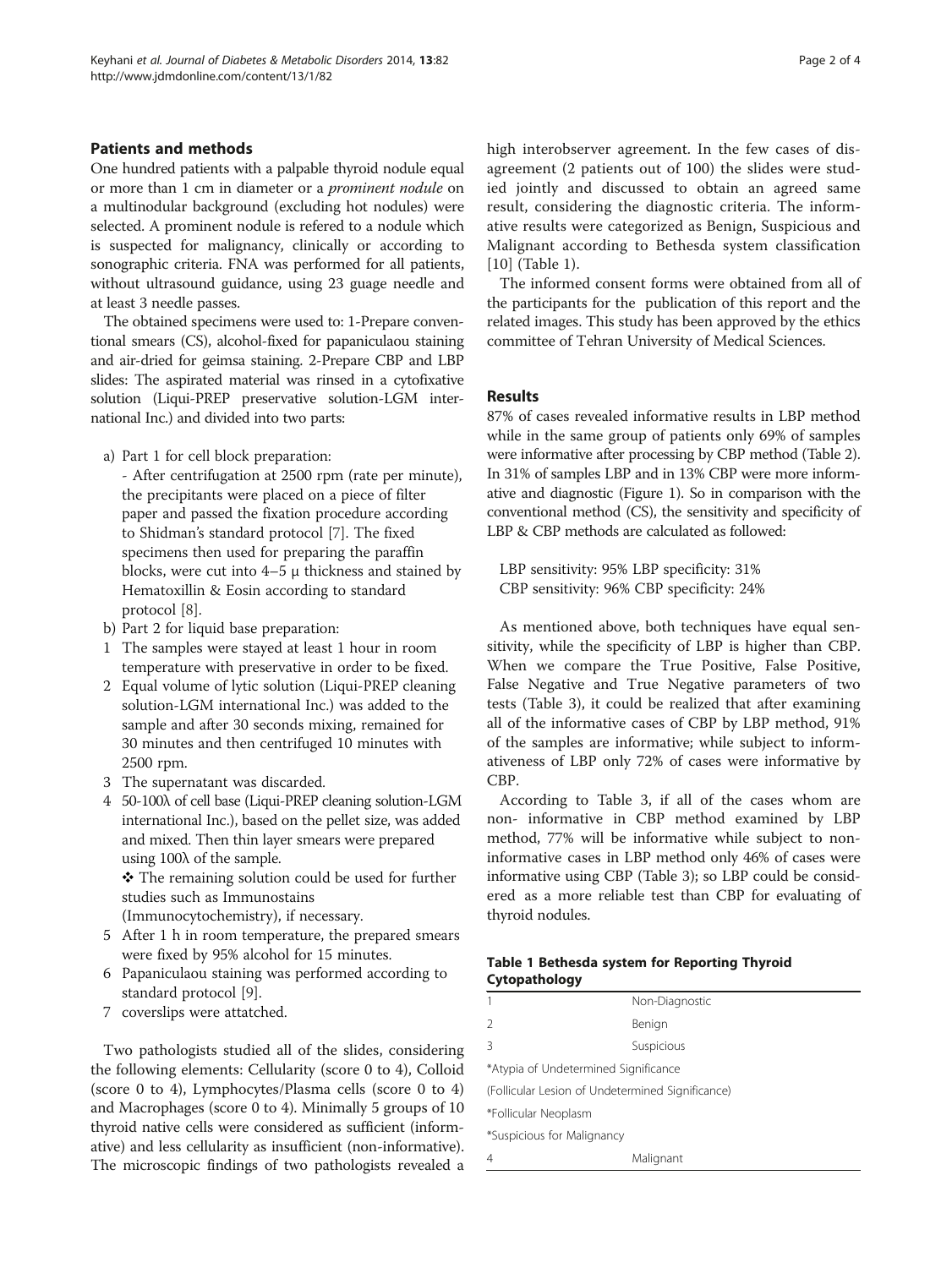| Method                     | Informative<br>results | Non-informative<br>results |
|----------------------------|------------------------|----------------------------|
| Liquid Base<br>Preparation | 87%                    | 13%                        |
| Cell Block Preparation     | 69%                    | 31%                        |

#### <span id="page-2-0"></span>Table 2 The descriptive results

## **Discussion**

The incidence of thyroid nodules has been raised in recent years, probably due to wider application of thyroid imaging techniques [\[11](#page-3-0)]; the increased rate encourages the physicians to apply more reliable procedures to evaluate this lesions.

Our study which is the first study in Iranian population showed that the application of LBPs added to CS, in comparison with CBPs, increased the diagnostic value of FNA technique and therefore is preferred over CBP for the evaluation of thyroid nodules.

In our study, all three techniques (CS, LBP, and CBP) performed for the same group of patients, in contrast to the most other studies which has selected different groups of patients, each group for each technique.

FNA is the first step diagnostic tool in thyroid nodule evaluation [\[1,6](#page-3-0)]. It could prevent unnecessary thyroid surgeries [\[12\]](#page-3-0). In the recent years LBP cytology is widely used and is replacing the CS [\[13\]](#page-3-0) especially in gynecological samples [[14\]](#page-3-0). The application of LBP instead of CBP is preferred by some authors; Saleh et al. in 2008 reported a comparative study of 126 cases of thyroid CS & 128 cases of LBP [\[11](#page-3-0)].

The authors used a semiquantitative scoring system considering Cellularity (0–4), Colloid (0–4), Macrophages (0–4), Lymphocytes/Plasma cells (0–4) and reported a higher diagnostic rate for LBP (68% for LBP & 24% for CB slides) [\[15\]](#page-3-0).

In another study on 2523 LBPs and 1767 CSs FNA sensitivity,specificity, positive predictive value (PPV) and negative predictive value (NPV) of both methods were reported nearly equal, in that study the diagnostic value of both techniques were the same, but the rate of indeterminate and ACUS diagnosis was lower in LBP method; meanwhile LBPs revealed more clear nuclear details and cleaner background [[13](#page-3-0)]. The most important advantages of CBPs are described as better tissue architecture preservation, the ability of preparing multiple sections and the capacity to apply Immunohistochemistry (IHC) stains, but the method is time-consuming and more expensive in comparison with LBPs [\[6,16\]](#page-3-0). A few years later some studies showed that immunostains can be applied on LBPs and this method is becoming more popular for evaluating non-gynecological samples [\[15\]](#page-3-0). Decreased obscuring background elements such as mucus, inflammatory elements and blood makes a cleaner background and eases study of the smears. Meanwhile the residual sample in the fixative solution allows to examine different parts of the specimen and application of ancillary studies such as Immunostaining, flowcytometry and other studies, if necessary [[17](#page-3-0)]. Using LBP also helps to scape from many of the CS artifacts [[16](#page-3-0)]. Perfect interobserver agreement on LBP results between three pathologists (considering the kappa test) in Tettikurt's study mentioned the reproducibility of LBP test [\[12\]](#page-3-0). In another comparative study between CSs and LBPs in 2013, the authors showed that for cases with a "benign reference diagnosis" LBPs performed better than CSs, however for cases with a reference diagnosis of "papillary thyroid carcinoma" CSs were better.

This study suggests that applying both methods in order to increase accuracy [\[15\]](#page-3-0). Another report on gynecological samples from France confirms that CSs and LBPs have the same sensitivity and either could be used as screening method according to local economical considerations [[18](#page-3-0)]. Despite the advantages of LBPs such as faster slide screening capability, low costs,easy procedure, presentation of uniform cells [[15](#page-3-0)], high overall accuracy, preserved fine nuclear details, prominent nucleoli, decrease background noises and allowing to examine the whole specimen [\[17](#page-3-0)], the procedure is occasionally used lonely [\[13,19](#page-3-0)].

In order to increase the quality of the obtained material and decrease noninformative results, method standardization [[3\]](#page-3-0) and ultrasound (US) guided FNA could be effective [[20](#page-3-0)]. US can detect 5 mm nodules but micronodules (less than 1 cm diameter) have a low risk of malignancy or little impact on patients survival; only those micronodules which carry suspicious features at US (such as microcalcification)